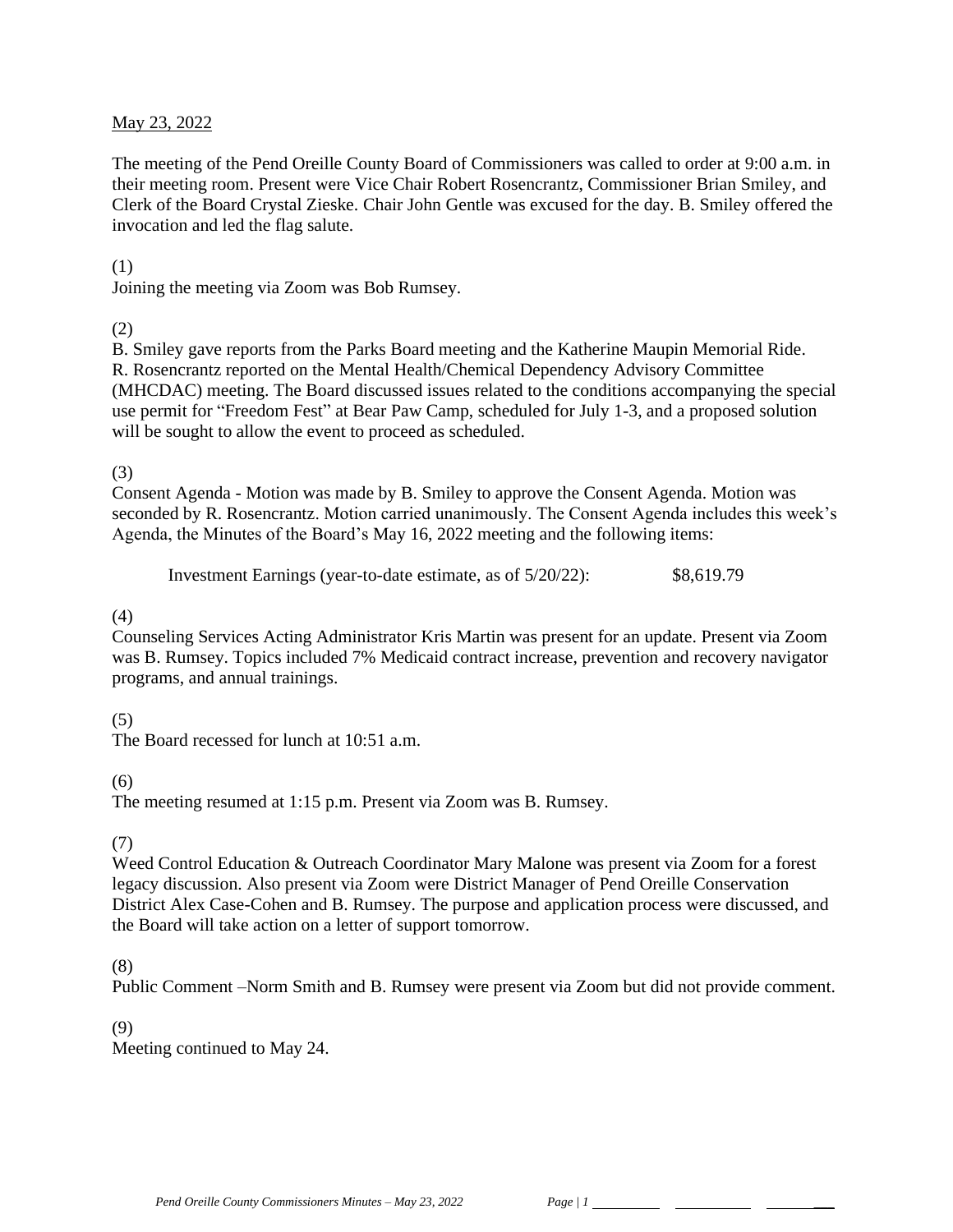### May 24, 2022

The meeting resumed at 9:01 a.m. with R. Rosencrantz, B. Smiley, and C. Zieske present. J. Gentle was excused for the day.

#### $(10)$

Public Works Acting Director George Luft was present for an update. Also in attendance were Assistant Public Works Director Kyel Newberry, Road District Manager Kevin Thomas, Fleet Manager Brian Egland, Forester Ryder Bricker, and Auditor Marianne Nichols, and present via Zoom were PW Office Manager/Risk Manager Linda Darcy, Receptionist/Administrative Assistant Tiffany Hansen, Engineering Technician/Contracting & Procurement Agent Mike Kirkwood, and Prosecuting Attorney Dolly Hunt.

a) Motion was made by B. Smiley to advertise and hire an ER&R mechanic at Step 1, \$22.93 per hour. Motion was seconded by R. Rosencrantz. B. Egland mentioned that the position is being advertised internally within the shops before advertising outside. Motion carried unanimously.

b) Motion was made by B. Smiley to approve the Road Department's request to promote Reece Dobson to District 2 Foreman, Step 1, effective May 16, 2022, and to approve the Payroll Change Notice. Motion was seconded by R. Rosencrantz. G. Luft discussed the transition process. Motion carried unanimously.

Payroll Change Notice: Public Works-Roads-Reece Dobson, Road Maintenance Technician, Step 2, \$24.02/hr., to Foreman, Step 1, \$26.27/hr., Effective 5/16/2022

c) B. Egland presented the purchase agreement for the chip spreader. Motion was made by B. Smiley to approve the purchase of one used 2000 Geffs chip spreader, serial #BMSMCALD6DA0024 from Chelan County Public Works for the amount of \$21,660.00, including sales tax. Motion was seconded by R. Rosencrantz. Motion carried unanimously.

Purchase And Sale Agreement-2000 Geffs Chip Spreader-Chelan County *AGREEMENT NO. 2022-27, COMMISSIONERS' RECORDING*

Transportation Technical Specialist Ryan Rogers joined the update in progress via Zoom.

d) G. Luft presented the request to advertise engineering services. Financial Manager Jill Shacklett joined the update in progress via Zoom. Motion was made by B. Smiley to approve the request to advertise the Request for Qualifications for Engineering Services related to the Routine Bridge Inspection Program for a five-year period. R. Rosencrantz tabled the motion. Discussion included the length of the contract and purpose of hiring outside services. B. Smiley amended the motion to approve the request to advertise the Request for Qualifications for Engineering Services related to the Routine Bridge Inspection Program for a three-year period. Motion was seconded by R. Rosencrantz. Motion carried unanimously.

e) R. Rosencrantz presented a proposed ordinance regarding emergency funds for road repairs, snowplowing, ice removal and sanding of roads. The group discussed previous years' surplus in PW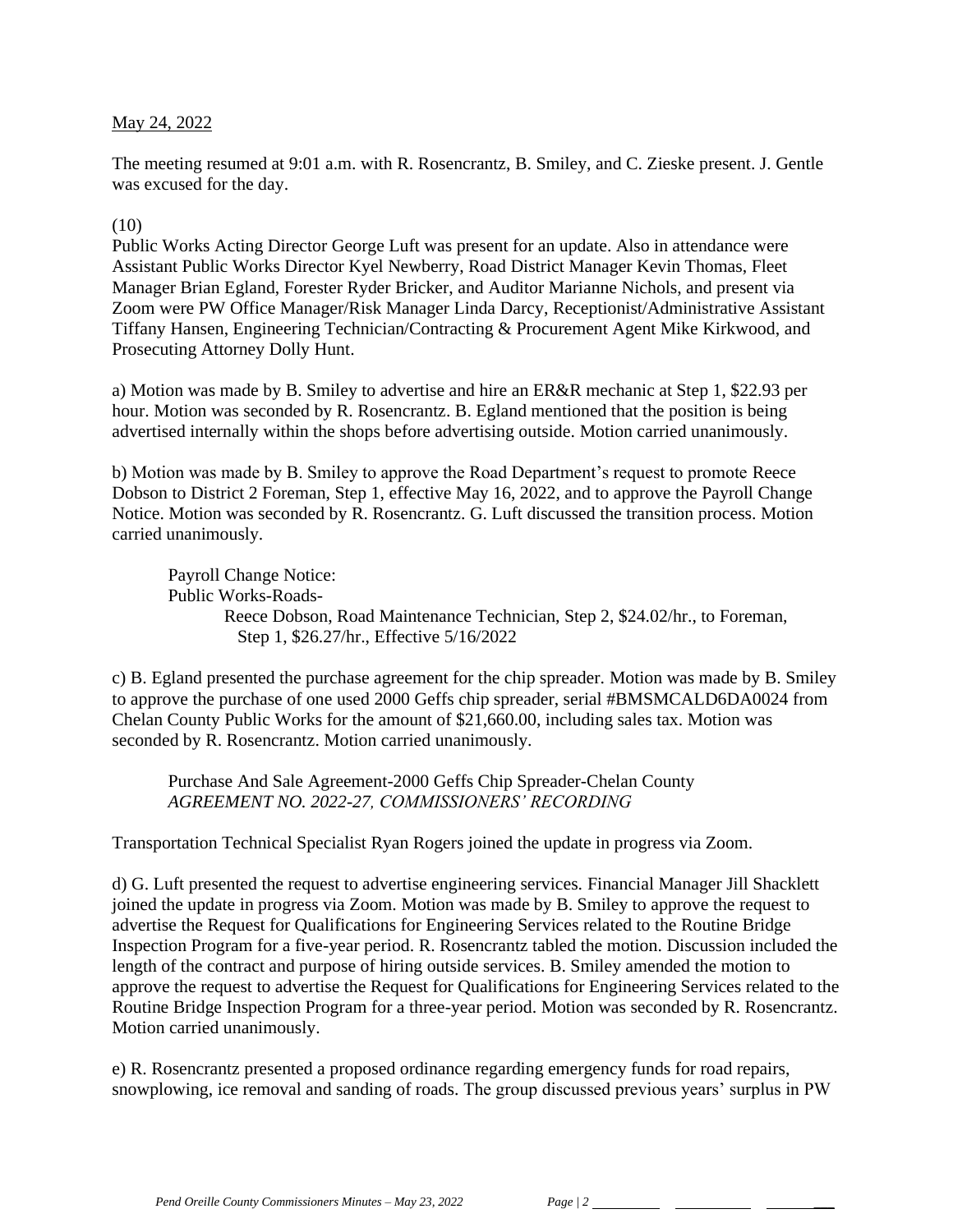budget, roads policies and maintenance, budgeting process, and condition and funding of county roads.

f) G. Luft discussed Mountain Meadow Dam, training opportunities and budget, and upcoming foreman's meeting.

g) Motion was made by B. Smiley to approve the employment agreement for the part-time Professional Engineer with Don Ramsey. Motion was seconded by R. Rosencrantz. Motion carried unanimously.

Employment Agreement Part-Time Professional Engineer-Pend Oreille County Public Works Department-Don Ramsey *AGREEMENT NO. 2022-28, COMMISSIONERS' RECORDING*

h) Motion was made by B. Smiley to approve the Payroll Change Notice for Don Ramsey. Motion was seconded by R. Rosencrantz. Motion carried unanimously.

Payroll Change Notice: Public Works-Roads-Don Ramsey, Professional Engineer,  $1/5<sup>th</sup>$  Time, \$60.00/hr., Effective 5/25/2022

i) Motion was made by B. Smiley to approve the positions of Forester and Parks Director be combined, to take full advantage of the connection between the county park program and timber revenues, and to recognize the added value to the taxpayer with the timber revenue generated with increased oversight. Motion was seconded by R. Rosencrantz. Motion carried unanimously.

j) Motion was made by B. Smiley to approve the updated job description and pay scale to reflect the additional duties and responsibilities of the Forester/Land Manager/Parks Director, with the additional pay increase of 6% of the current wage. Motion was seconded by R. Rosencrantz. Motion carried unanimously.

k) Motion was made by B. Smiley to approve the Payroll Change Notice for Ryder Bricker. Motion was seconded by R. Rosencrantz. Motion carried unanimously.

Payroll Change Notice: Public Works-Ryder Bricker, Forester/Land Manager/Parks Director, \$74,117.96/yr., Effective 5/16/2022

l) Motion was made by B. Smiley to approve the resolution Designating Don Ramsey As The Pend Oreille County Engineer. Motion was seconded by R. Rosencrantz. Motion carried unanimously.

 Designating Don Ramsey As The Pend Oreille County Engineer *RESOLUTION NO. 2022-62, COMMISSIONERS' RECORDING*

m) Motion was made by B. Smiley to approve the resolution Establishing Signing Authority For Public Works Investment Funds. Motion was seconded by R. Rosencrantz. Motion carried unanimously.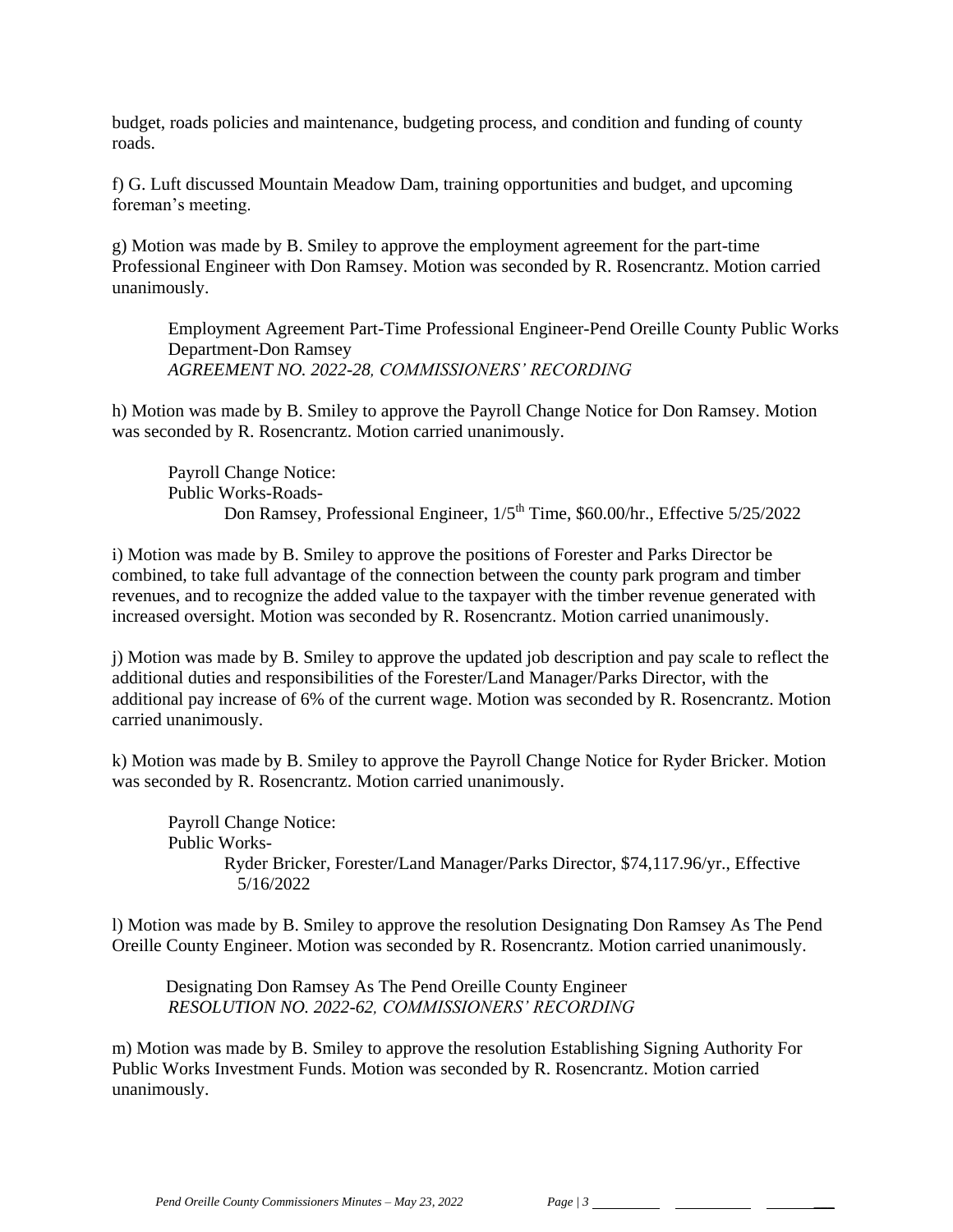# Establishing Signing Authority For Public Works Investment Funds *RESOLUTION NO. 2022-63, COMMISSIONERS' RECORDING*

# (11)

The Board held a discussion on ARPA funds. Present were Treasurer Nicole Dice and M. Nichols, and via Zoom were 911 Coordinator Steve West, Emergency Management Deputy Director JoAnn Boggs, and J. Shacklett. The ARPA Committee reviewed the most recent county department requests. Joining the meeting in progress via Zoom was Civil Deputy Glennis Stott.

The ARPA Committee approved the following requests: replacement of E911 phone system, backup generator for Cusick substation, prosecution case management system/software, evidence building completion, and premium pay for Communication Division of Sheriff's Office. The Committee revised and approved the scoring rubric for non-governmental requests, and a new application will be developed for distribution.

# (12)

Motion was made by R. Rosencrantz to approve sending the letter dated May 23, 2022 to Christina Garayalde, Sheriff's Office/Dispatch in recognition of 15 years of service to POC. Motion was seconded by B. Smiley. Motion carried unanimously.

# (13)

Motion was made by B. Smiley to send a letter of support to Mr. John S. Wilson in support of his application for Forest Legacy easement. Motion was seconded by R. Rosencrantz. Motion carried unanimously.

# (14)

Motion was made by B. Smiley to sign the One Washington Memorandum of Understanding Between Washington Municipalities. Motion was seconded by R. Rosencrantz. Motion carried unanimously.

One Washington Memorandum of Understanding Between Washington Municipalities *AGREEMENT NO. 2022-29, COMMISSIONERS' RECORDING*

# $(15)$

The Board recessed for lunch at 11:48 a.m.

# (16)

The meeting resumed at 1:15 p.m.

# (17)

ITS Director Shane Flowers was present for an update. Present via Zoom were J. Boggs and S. West. An update was provided on public records requests and PRR software, GIS server, and GIS state conference. S. Flowers reported that ITS is still waiting on docks for laptops, have deployed several desktops, upgraded fingerprint scanner, and moved OnBase to new servers. An extensive discussion was held on security cameras.

Motion was made by B. Smiley to approve the ITS request to advertise Request for Proposals for security cameras, software, hardware, and storage in the Newport Miner on June 1 and 8, 2022, with proposals due by June 14, 1:00 p.m. Motion was seconded by R. Rosencrantz. Motion carried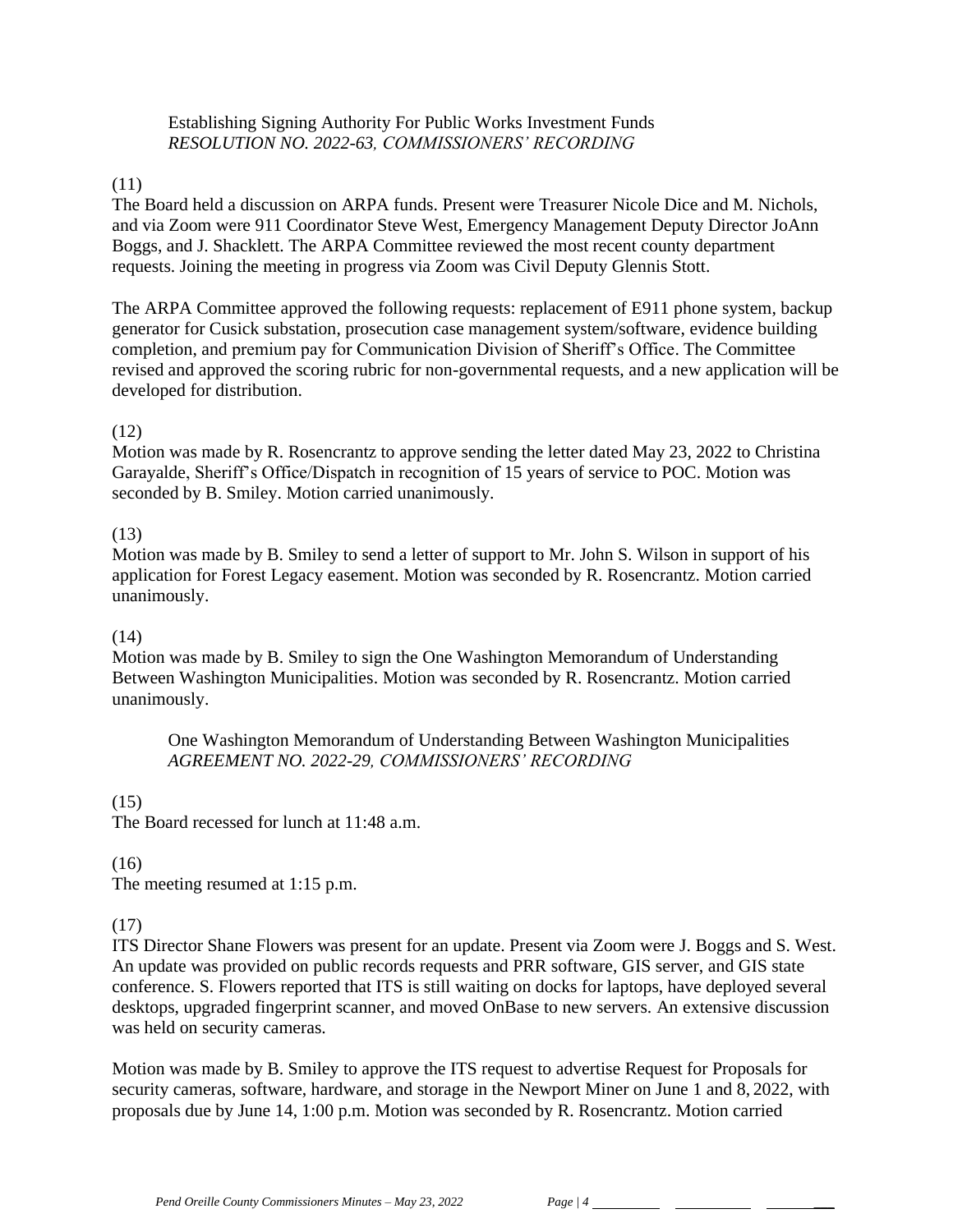unanimously. Also discussed was communications with elected officials regarding the status of security cameras.

# (18)

The Board met in executive session pursuant to RCW 42.30.140(4)(b) for collective bargaining for 45 minutes, from 2:00 p.m. to 2:45 p.m. Present was Human Resources Manager Terra Sirevog and via Zoom was J. Shacklett.

### (19)

The Board met in executive session to review the performance of a public employee pursuant to RCW  $42.30.110(1)(g)$  for 30 minutes, from 3:00 p.m. to 3:30 p.m. Present was T. Sirevog and via Zoom was D. Hunt. An additional 5 minutes was requested until 3:35 p.m. An additional 5 minutes was requested until 3:40 p.m.

### (20)

R. Rosencrantz reported from the Newport City Council and Economic Development Council (EDC) meetings. B. Smiley gave an additional report from the Parks Board meeting. R. Rosencrantz gave an update from the Supervisor's Road Map Training, "Leave Laws/Reasonable Accommodation."  $\overline{C}$ . Zieske reported that the county-sponsored  $2<sup>nd</sup>$  Harvest Mobile Market held in Metaline had over 22 volunteers and provided food boxes to over 166 families.

# (21)

Correspondence Received:

5.21 PO Conservation District-5.24.22 Agenda & 4.14.22 Minutes

- 5.22 TAC 5.25.22 Agenda & 3.23.22 Minutes
- 5.23 TEDD 5.25.22 Agenda & 3.23.22 Minutes
- 5.24 2<sup>nd</sup> Harvest-Letter of Appreciation

# (22)

Correspondence Sent:

J. Wilson-Letter of Support for Forest Legacy Application WSLCB-Special Occasion License, American Legion Calispel Post 217 #082846

#### (23)

As of this date, the Board approved vouchers for payment as listed and made available by the Auditor's Office. The following vouchers/warrants/electronic payments are approved for payment:

|                                     | Salary and Claim |              |  |
|-------------------------------------|------------------|--------------|--|
| <b>Current Expense</b>              |                  | \$343,364.63 |  |
| <b>Counseling Services</b>          | \$               | 76,502.51    |  |
| Crime Victims Compensation          | \$               | 322.39       |  |
| Fair                                | \$               | 1.147.81     |  |
| Park                                | \$               | 2,347.59     |  |
| Road                                | \$               | 63,642.57    |  |
| Veterans Assistance                 | \$               | 90.88        |  |
| <b>Timber Sales</b>                 | \$               | 1,845.62     |  |
| <b>Emergency 911 Communications</b> | \$               | 30,431.98    |  |
| <b>Growth Management</b>            | \$               | 5,491.06     |  |
| <b>Public Facilities</b>            | \$               | 3,602.71     |  |
|                                     |                  |              |  |